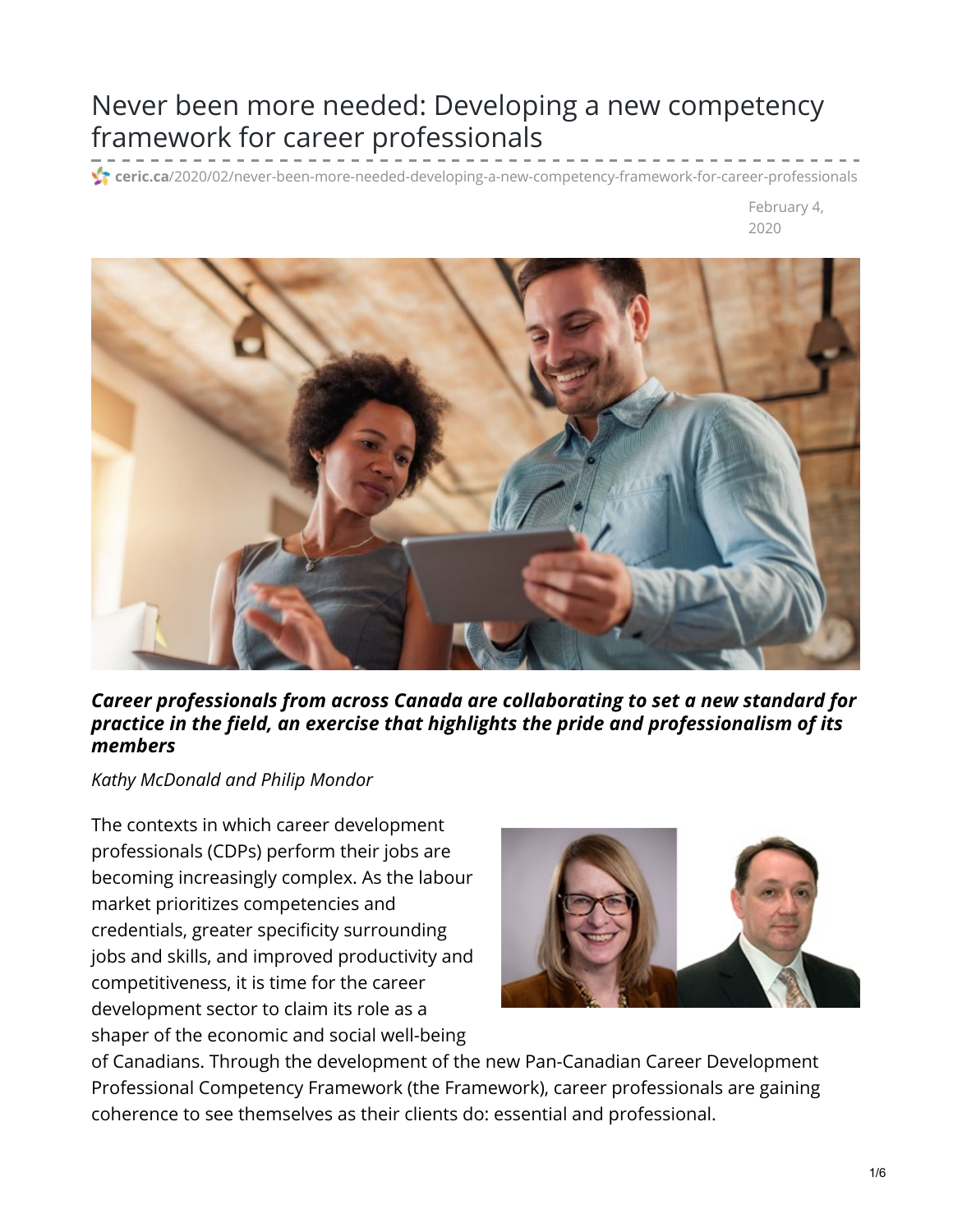## Critical reflections and conversations

The Framework was created using a rigorous social research model centred around listening to and learning from CDPs. From January to August 2019, CDPs helped shape a draft set of competency elements by submitting curriculum, regulations, organization policies, job descriptions, training outlines, occupational standards and certification program information. At the same time, a literature review investigated Canadian norms and how the field of career development is defined worldwide. This research surfaced eight trends and emergent themes: delivery via technology, complexity of client, role with employers and community, evidence-based practice, generalist versus specialist, coordination role with professional network, tailored and timely labour market information, and globalization.



# Trends, Emergent Themes

Images courtesy of Canadian Career Development Foundation and Canadian Council for Career Development.

The essence of developing the competencies happened from September to November 2019 in focus group meetings, where CDPs provided rich evidence of the eight trends in their professional practice.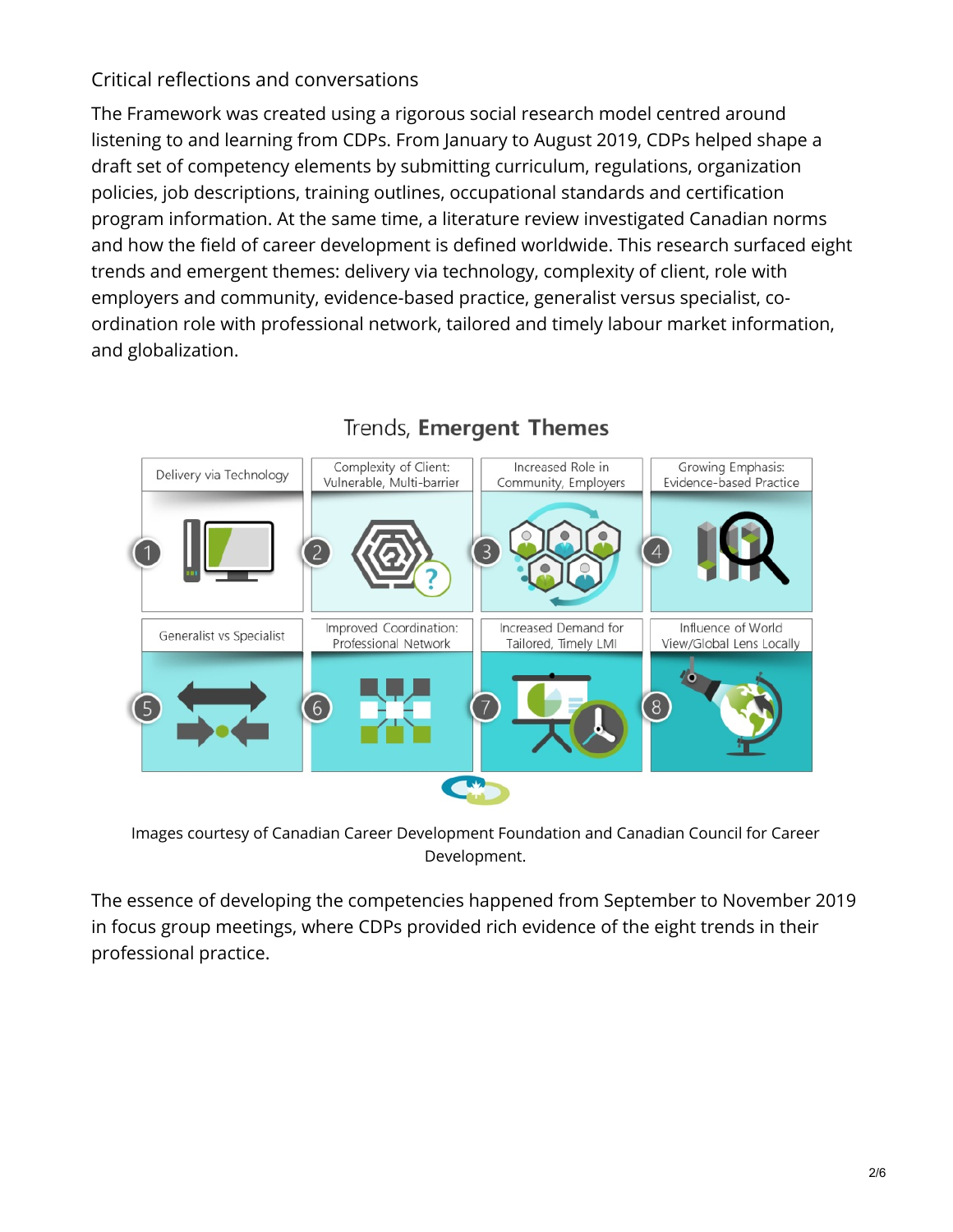Examples on how these themes inform competencies...



CDP subject matter experts (SMEs) convened in four different regions of Canada to define the field of practice. SMEs set the parametres of the Framework and determined the content through consensus. The SMEs ensured that the complete scope of the field was well documented and that the competencies contained the right level of specificity and context.

From October to December 2019, we held coffee conversations with more than 600 CDPs across Canada to review the draft competencies. During each session, CDPs discussed specific topics related to the eight trends by describing what they do in their workplace, what is going well and what challenges or issues they face. Participants then reviewed a competency element related to the discussion topic and made suggestions for revision, including adding competency statements or examples and recommending edits.

**Read more:** Supporting Canadians to navigate learning and work – Updating the Standards and Guidelines for career [professionals](https://ceric.ca/2019/10/supporting-canadians-to-navigate-learning-and-work-updating-the-standards-and-guidelines-for-career-professionals/)

### Something for everyone – the competency Framework structure

The Framework is a coherent definition of the skills and knowledge required of CDPs in Canada and takes into account varying types of work environments, positions and levels of complexity. It applies to the overall field of career development practice rather than a single context or role; individual CDPs need only select and apply the competencies that are relevant to them.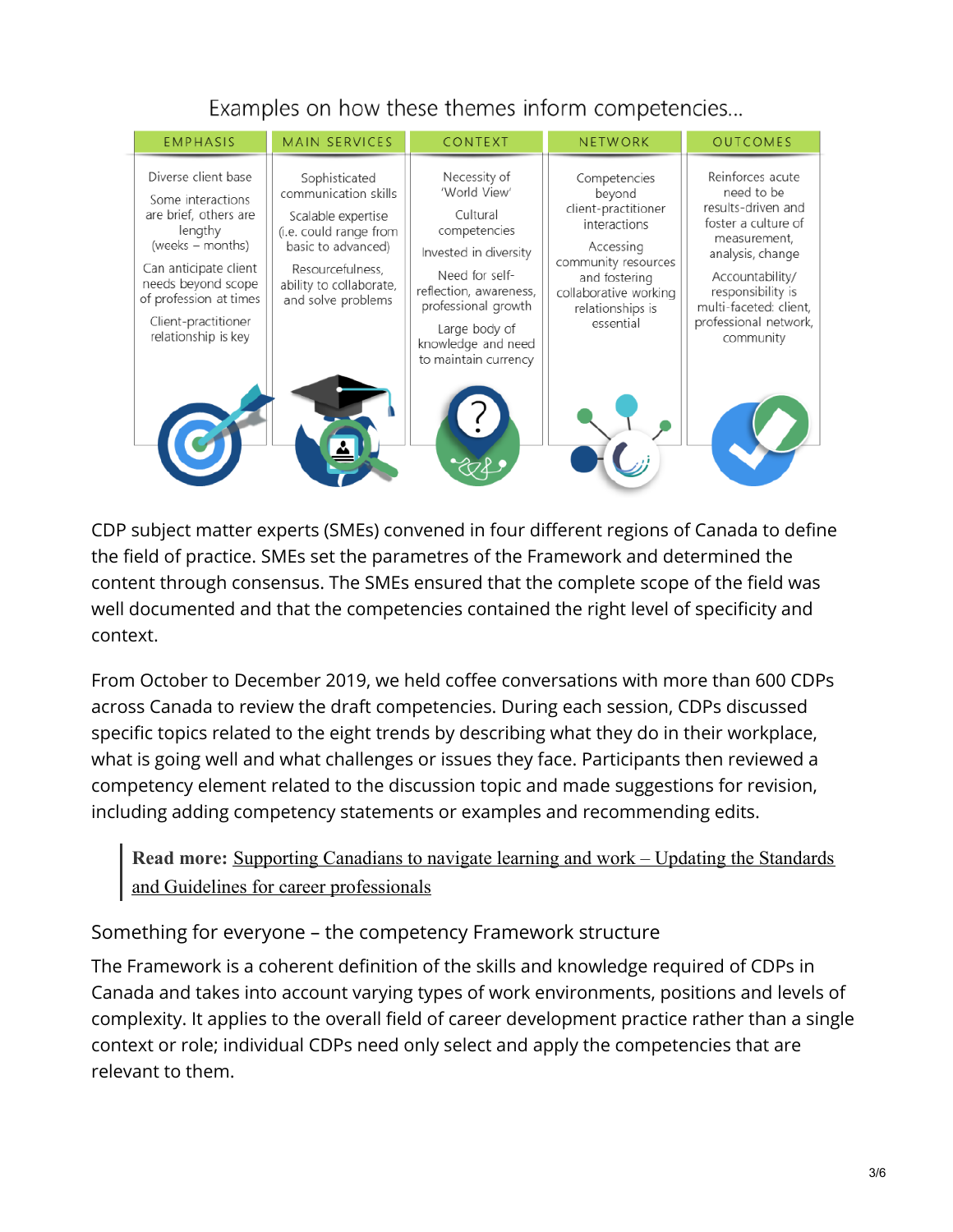There are four main types of competencies that make up the career development domain, depicted by the pyramid, which shows the progression from foundational to leadership competencies:



**Professional Practice** comprises competencies foundational to the profession, such as professional responsibility, ethical judgment and decision-making or client-practitioner relationship. These enabling skills are required of all CDPs. These are also the competencies that CDPs have in common with affiliated professions such as counsellors, health professionals, teachers and others.

**CDP Characteristic** refers to competencies that are distinct to the career development field. CDPs do some or all of these in their job and over their careers. During focus groups, we found that specific role responsibilities of CDPs varied, from acting as a generalist to a specialist based on organization location and identity.

A member of the Arctic/Atlantic focus group said exploring the competencies helped illustrate the unique role of career professionals in the North. "Within remote, Indigenous communities, career development professionals are experiencing multi-faceted and complex cases," the participant said. "CDPs serve as a holistic source of support for their clients."

Others echoed the sentiment that the complexity of their clients' needs is increasing, and they are seeing more vulnerable and multi-barriered individuals. As a result, competency elements such as referrals to professional services and tailored services for specific target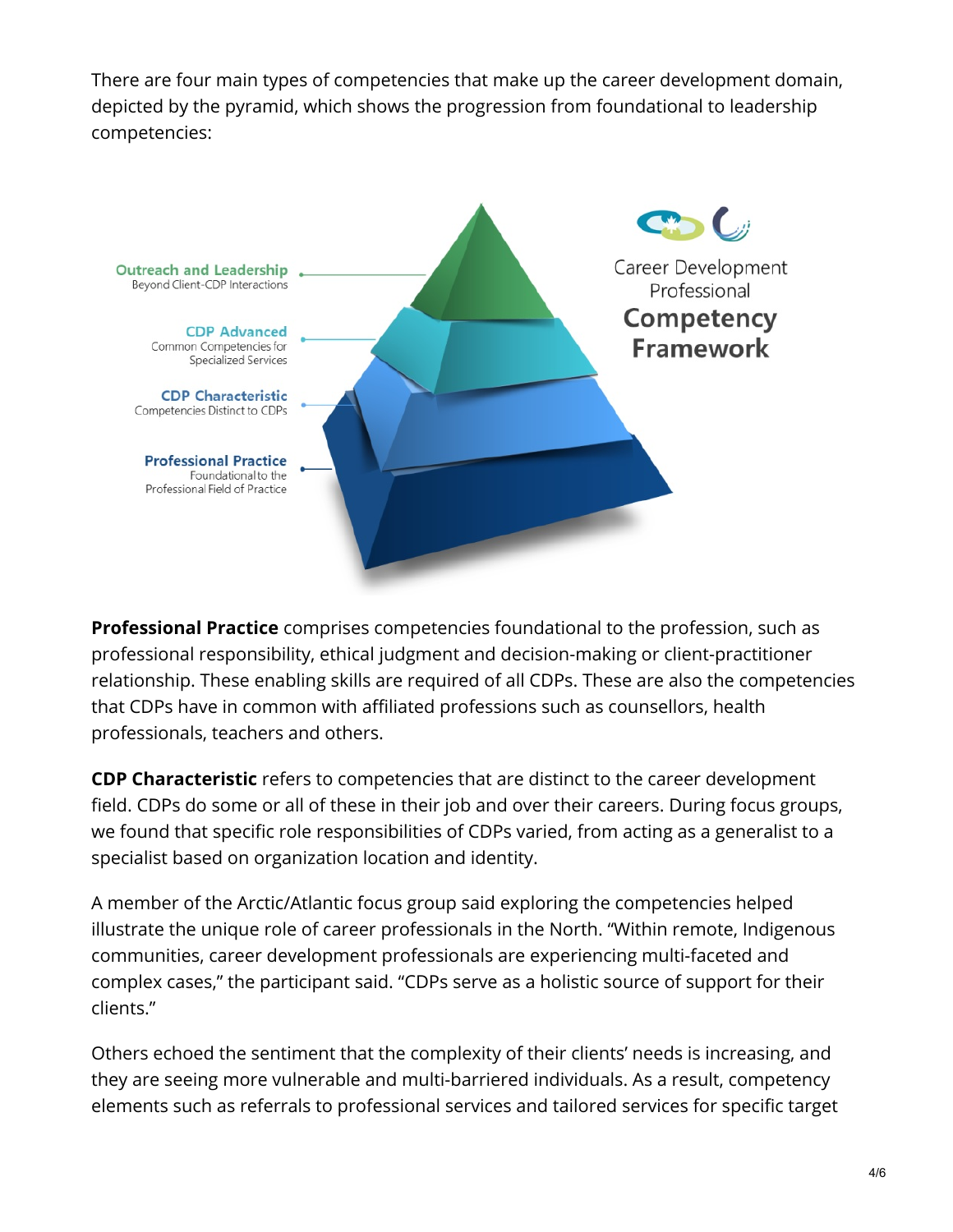populations are included in this section. This section places a strong emphasis on commitment to cultural competence and embracing diversity.

**CDP Advanced** are common competencies for specialized services that usually apply to highly experienced CDPs. Competencies in this area tend to reflect emergent practice. For example, CDPs told us that they are increasingly using technology to deliver services. CDPs also told us that, in some specialized roles, they are expected to have expertise in working with assessment and evaluation instruments and procedures.

**Outreach and Leadership** aims to capture competencies that CPDs require to be effective in working with the community. CDPs told us that in addition to working one on one with individual clients, they are playing a central, co-ordinating role with community organizations and employers. Increasingly, CDPs are leveraging their professional affiliations, helping clients navigate a complex maze of community services to access appropriate support, and also acting in a co-ordination role among organizations, with the client as the focus. For instance, one focus group participant described their need for labour market knowledge and a network of job-shadowing opportunities to support a client.



The Framework builds on the *Standards & Guidelines*, with a focus on benchmarking the profession against accepted standards of practice from around the world. It is forwardlooking, containing skills that CDPs require to be responsive to new and emergent skills demands.

#### The currency of competencies

The Framework will serve several individuals and groups. Individual CDPs can use it to guide career decisions or for personal and professional development planning. It can help them assess what skills they possess and may still need to acquire. By enabling program articulation, credit transfer and prior learning recognition, the Framework can also act as a *currency* of competencies used by programs where comparisons of type and level are possible. Institutions can use the framework to manage human resource systems and organizational change, to inform curriculum and workforce planning, and to guide policy on improved learner and worker mobility systems.

Over the next 16 months, the Canadian Career Development Foundation (CCDF), the